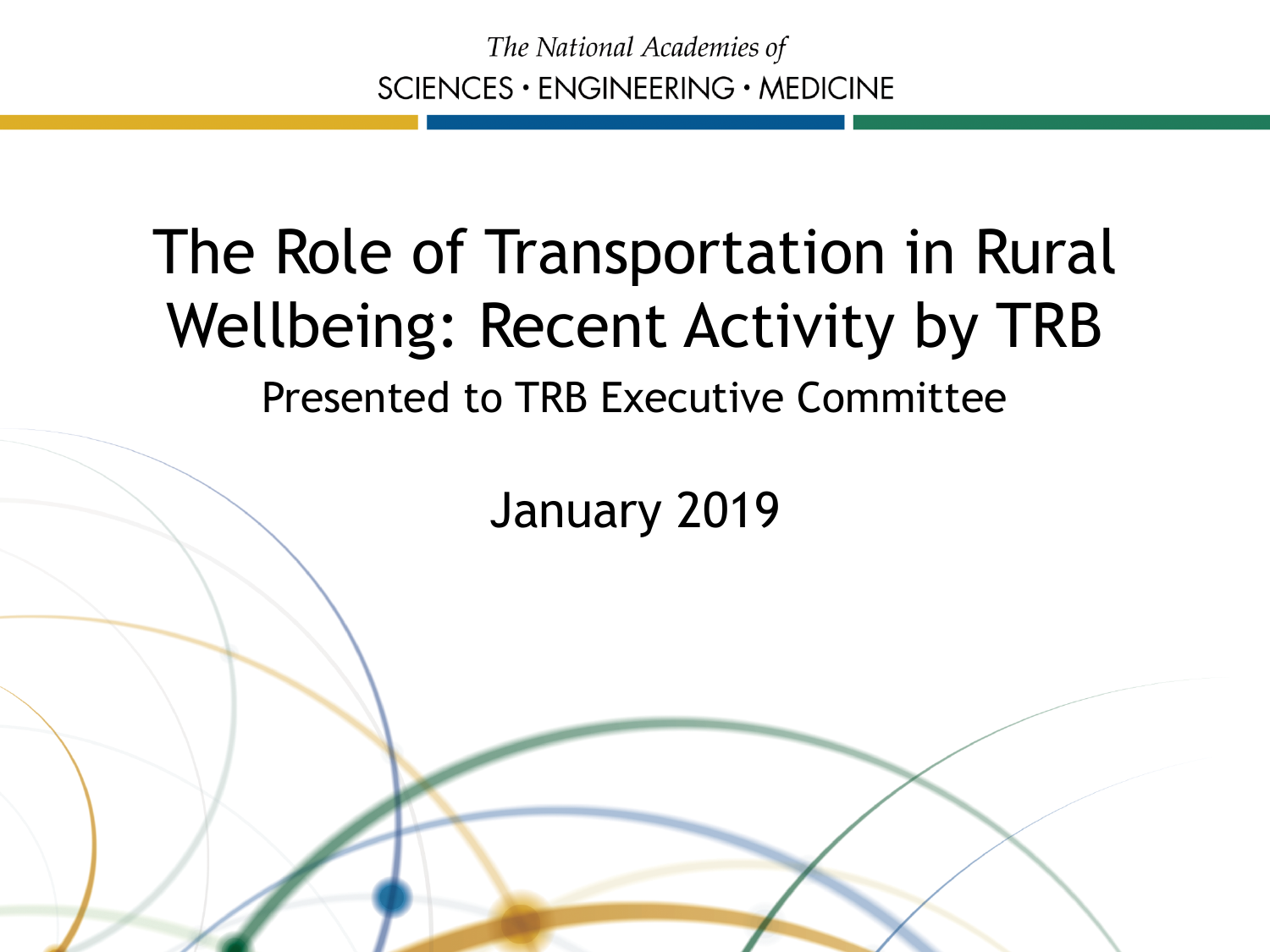#### Rural Themes at the 2018 TRB Annual Meeting

- 17 Committees with a rural focus. (Although all construction, maintenance, and materials committees have a rural highway component)
- 93 papers submitted on rural topics.
	- **Freight**
	- Young and old drivers
	- Crashes
	- Rural transit
	- Dust Suppression
	- Active transportation
- Speed limits
- High-speed intersections
- Pedestrians
- Roadway Geometry
- Travel forecasting
- Animal crashes
- Weather wind, fog, rain
- Sleep
- 2-lane roads
- Work zones
- **Tunnels**

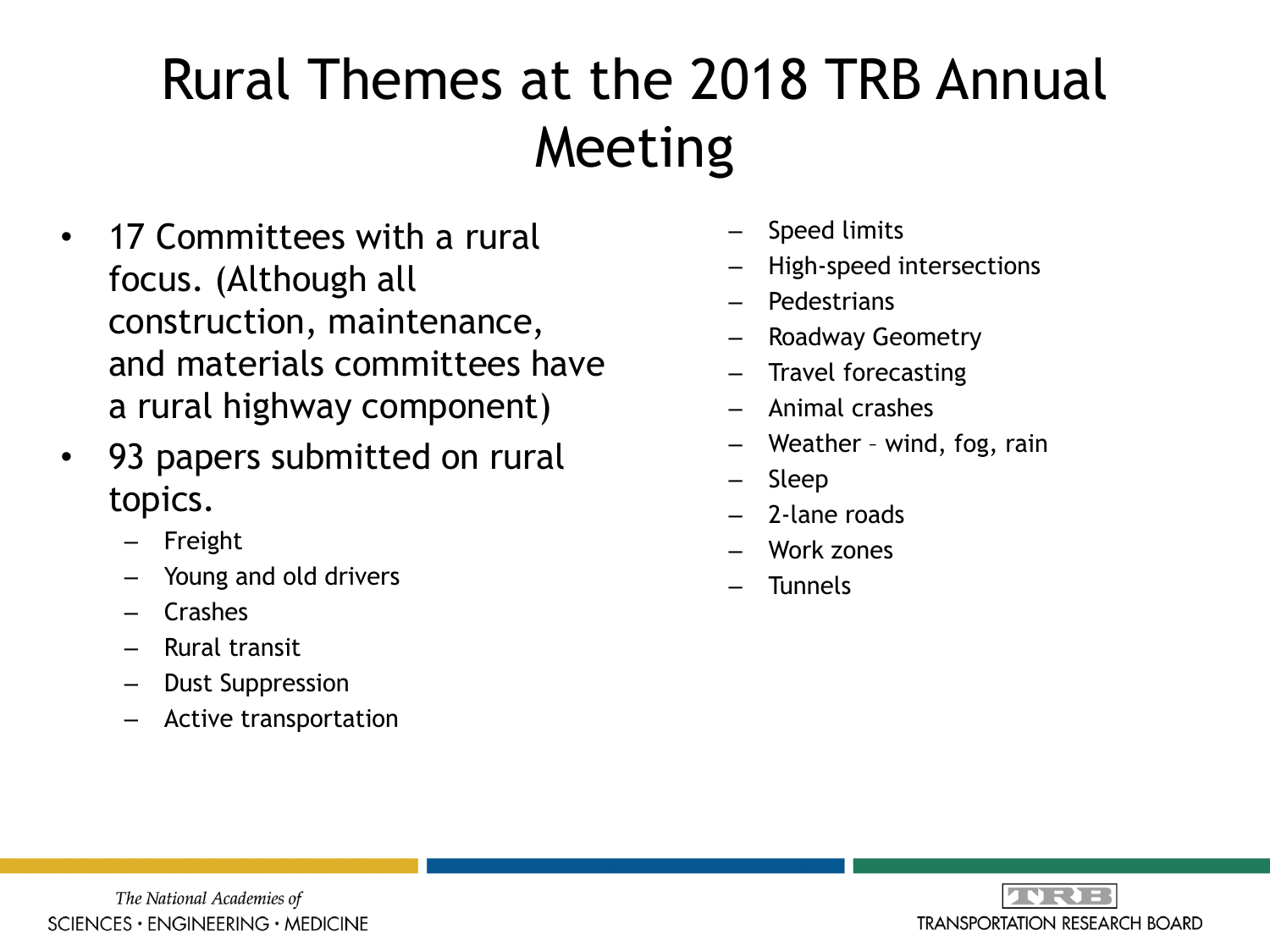# Health and Transportation

What TRB has Done Recently

- *Proceedings: Exploring Data and Metrics of Value at the Intersection of Health Care and Transportation*
- TCRP H-55: Guidebook and Research Plan to Help Communities Improve Transportation to Health Care Services
- TCRP Report 202: Handbook for Examining the Effects of NEMT Brokerages on Transportation Coordination
- TCRP B-45: Transportation to Dialysis Centers: Health/Transportation/Policy Intersection

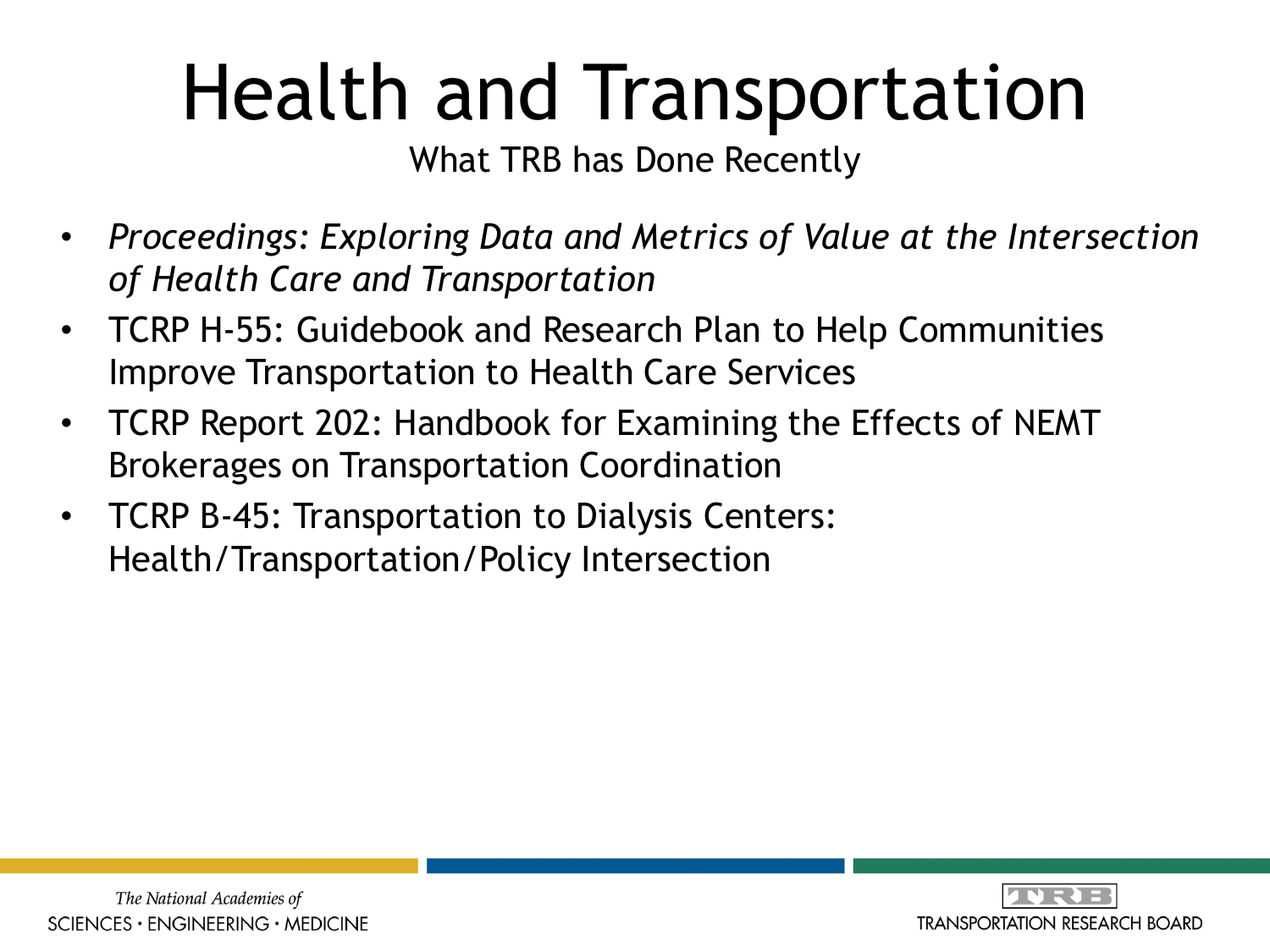### Public Transportation

What TRB has Done Recently

- 23<sup>rd</sup> National Conference on Rural Public and Intercity Bus Transportation, October 2018 (Conference held every 2 years)
- NCHRP 861: Best practices in Rural Regional Mobility
- NCHRP 20-65, Task 76: Opportunities for State DOTS to Encourage Shared Use Mobility Practices in Rural Areas
- NCHRP 20-65, Task 73: Best Practices and Marketing to Increase Rural Transit Ridership and Investment
- TCRP H-38: Developing and Sustaining Tribal Services: A Guidebook
- TCRP Report 147: Estimation of Demand for Rural Public Transportation Services
- TCRP 190: Public Transportation Guidebook for Small and Medium-sized Public-Private partnerships
- TCRP J-11, Task 26: Collaborations and Partnerships between Public Transportation and Transportation Network Companies

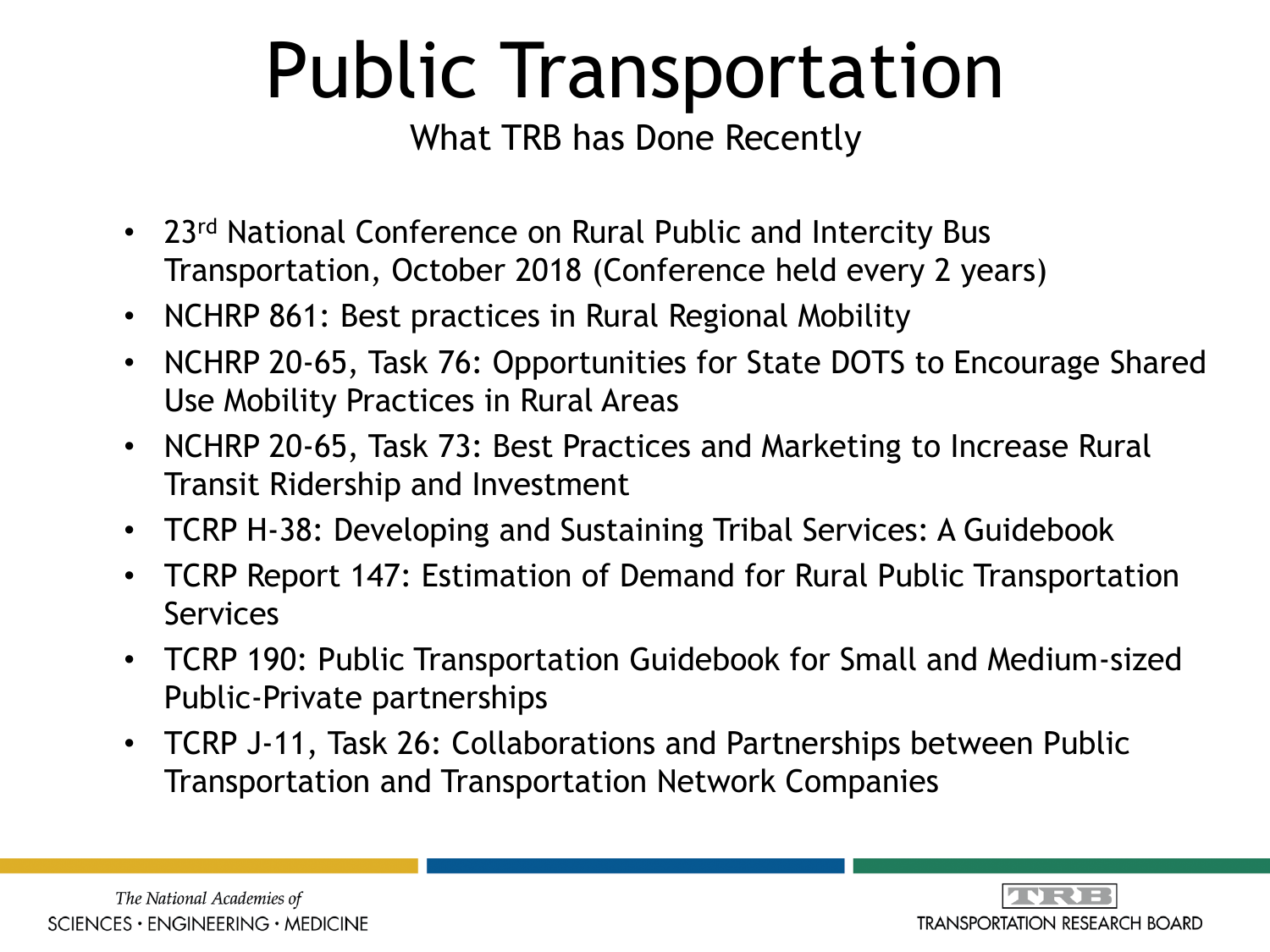# Public Transportation, con't

- TCRP G-05: Management Toolkit for Small Urban and Rural Transportation Systems
- TCRP G-16: Development of Transactional Data Specifications for Demand-Responsive Transportation
- TR News, May 2016: The Bus Renaissance, Rural Services, Bus Rapid Transit, Technology Advances
- TR News, March 2018: Wyoming Intercity Bus Service Study: Finding and Filling Gaps in Rural Areas

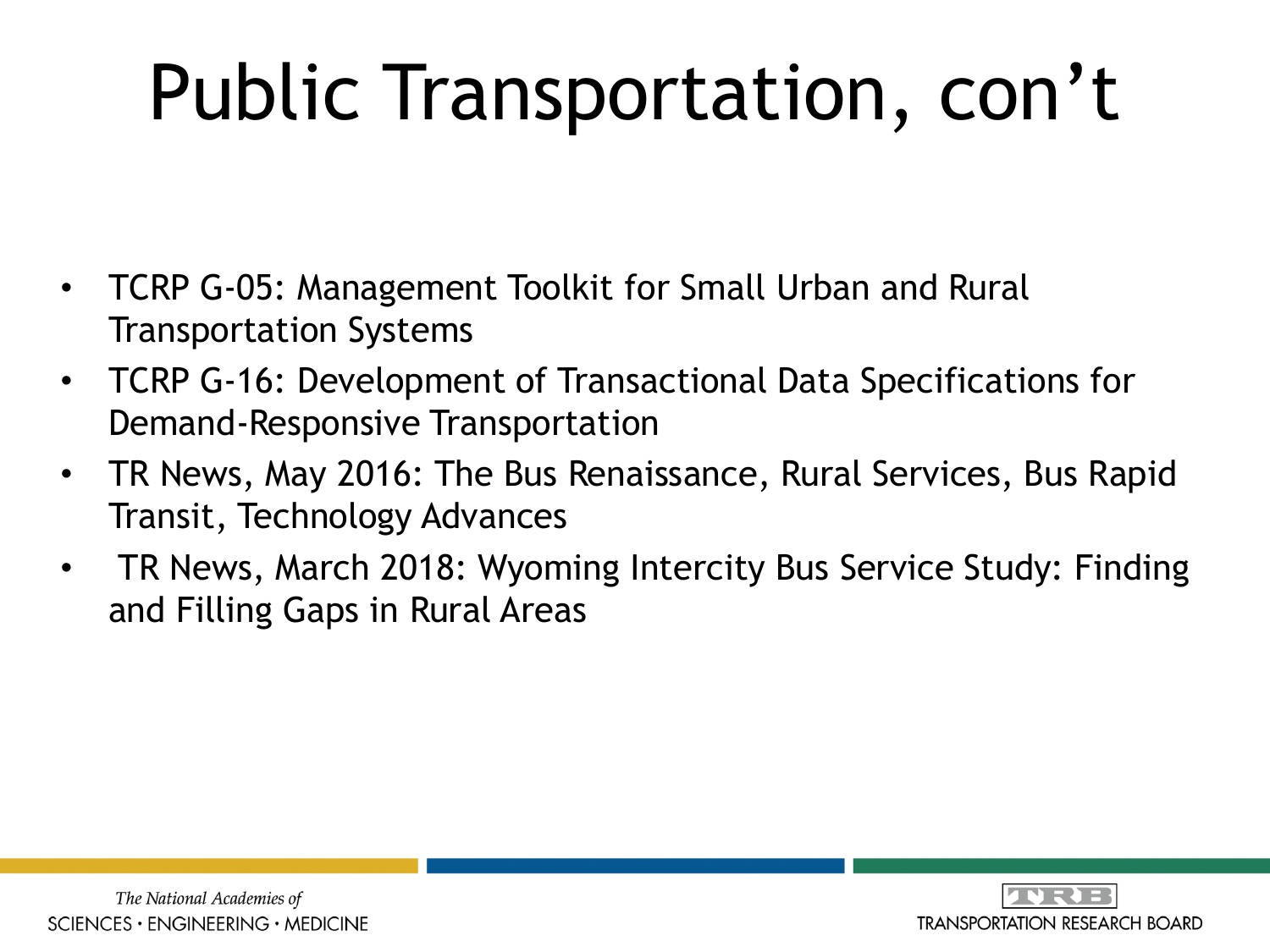# Rural Supply Chain

- Presentations at the 2018 Annual Meeting
	- Committee AT030: Agricultural and Food Transportation
	- Committee AW020: Inland Water Transportation
	- Workshop: Food, Fuel, and Feed: Making the Right Freight Investments to Optimize Agricultural Supply-Chain Competitiveness
	- Session: From Farm to Table: Multimodal Opportunities and Challenges of Moving the World's Food
- 2015 Policy Study: Funding and Managing the U.S. Inland Waterways System – What Policy Makers Need to Know

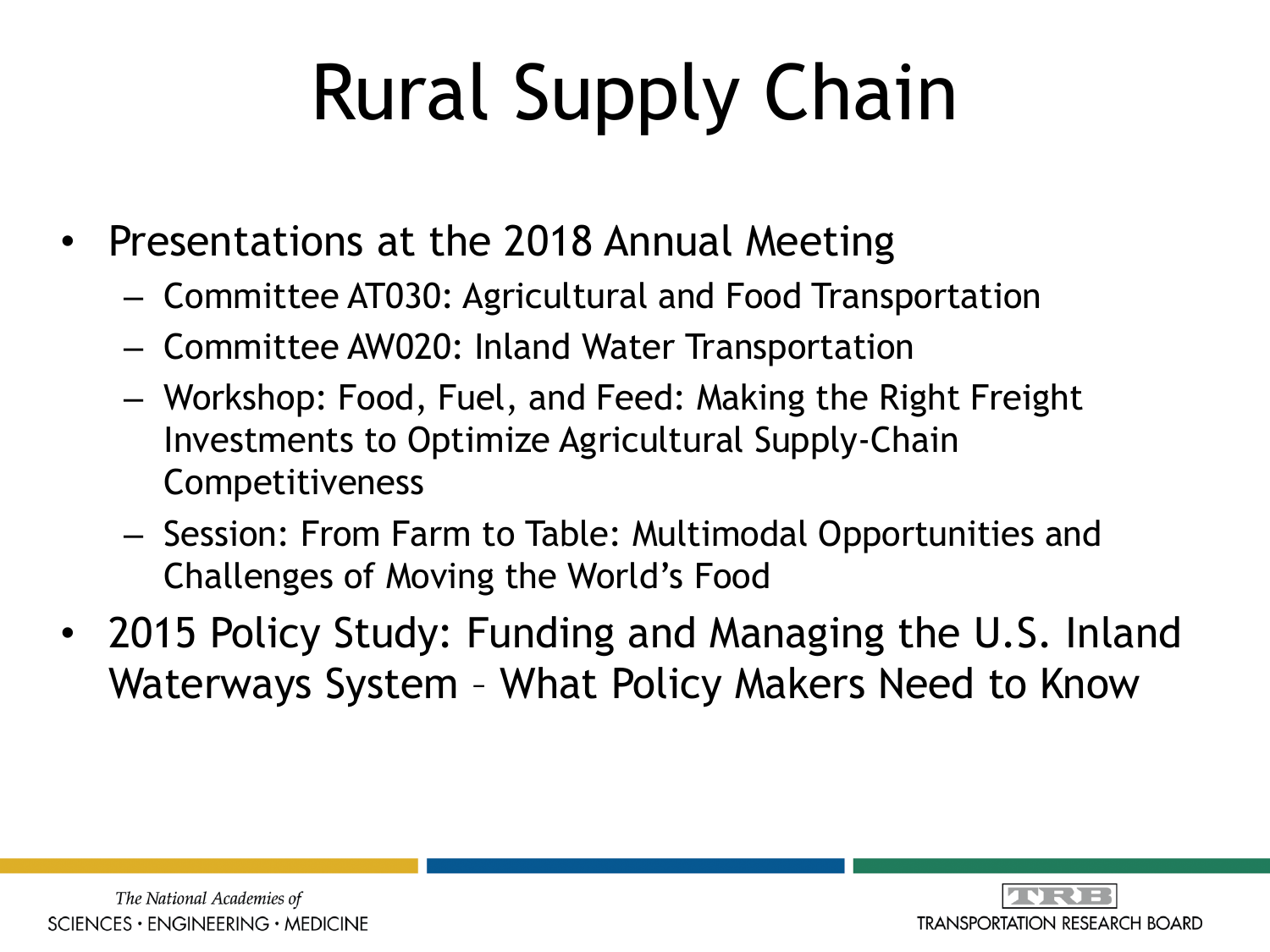# Low-Volume Roads and Bridges

#### What TRB has Done Recently

- Low-volume roads conferences
	- Three-Volume Circular (85 papers) from 2015 Low Volume Roads Conference (TRR 2472-2474). Next conference 2019
	- Three-Volume Circular from 2011 Low-Volume Roads Conference
- Webinars
	- Design and Preservation of Low-Volume Roads, September 2016
	- Solutions for Aging Low-volume Road Bridges, October 2017
	- Synthesis 521: Investment Prioritization Methods for Low-Volume Roads, May 2018
- E-Circular 167: The Promise of Rural Roads: Review of the Role of Low Volume Roads in Rural Connectivity, Poverty Reduction, Crisis Management, and Livability
- Rural Paved Highways
	- NCHRP (in progress) Median Intersection Design for Rural High Speed Highways
	- Synthesis 485: Converting Paved Roads to Unpaved
- Bridges
	- NCHRP 25-25: Context-sensitive Design Options for Workhorse Bridges in Rural Historic Districts

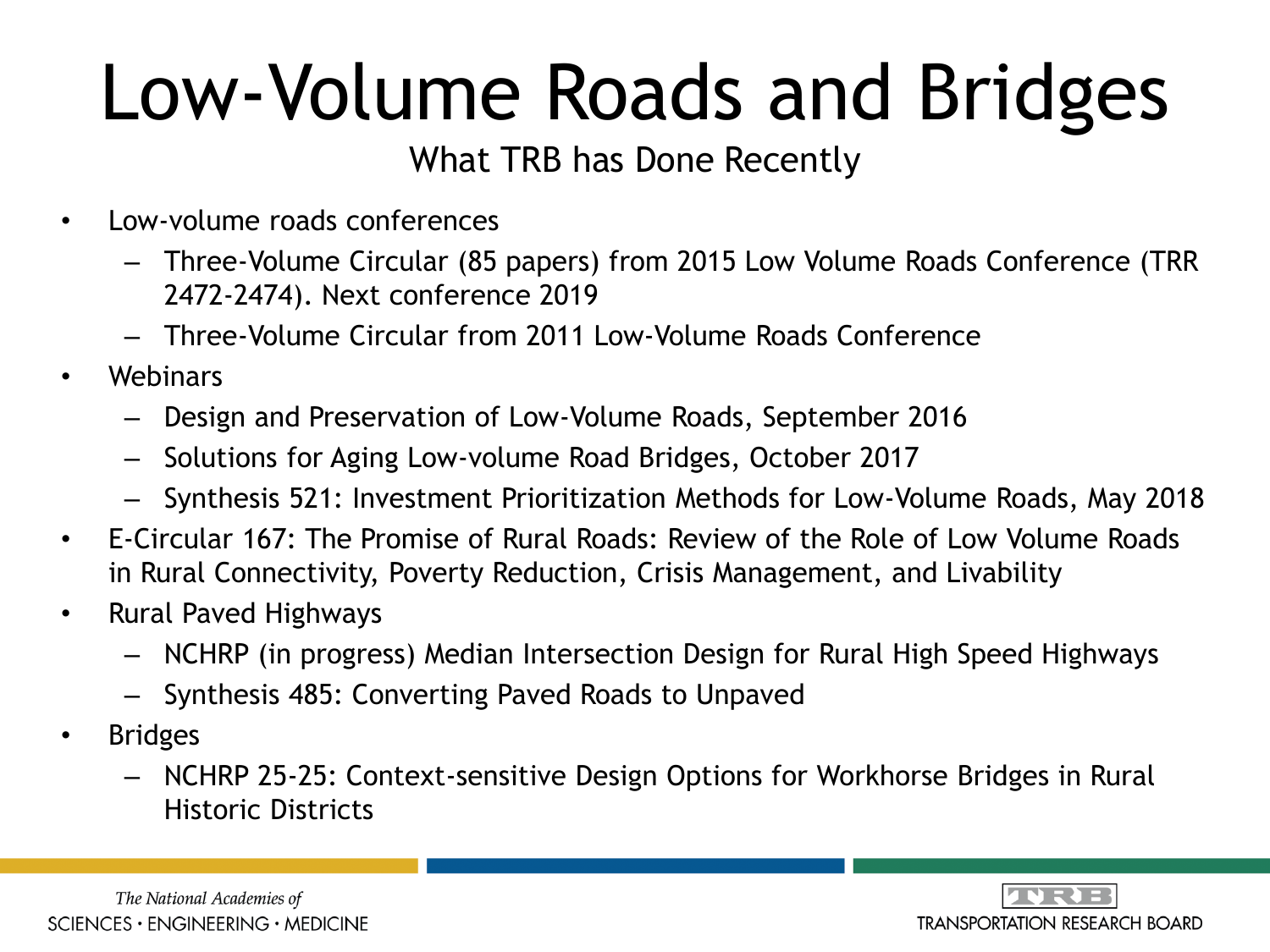Safety

What TRB Has Done Recently

- Analysis of SHRP 2 Naturalistic Driving Study
	- Rural intersection safety/high speed intersections (3 projects)
	- Horizontal and vertical alignments on rural two-lane roads (4 projects)
- Joint standing Subcommittee on Rural Road Safety Policy. Programming and Implementation (3 committees). 2018 Annual Meeting Session: *Rural Road Safety Research: Practical Applications*
- National Academies Press: *Getting to Zero Alcohol-Impaired Driving Fatalities*
- Over 95 papers on rural safety topics submitted to the 2018 TRB Annual Meeting
- *E Circular 220 – First International Roadside Safety Conference (2017)*

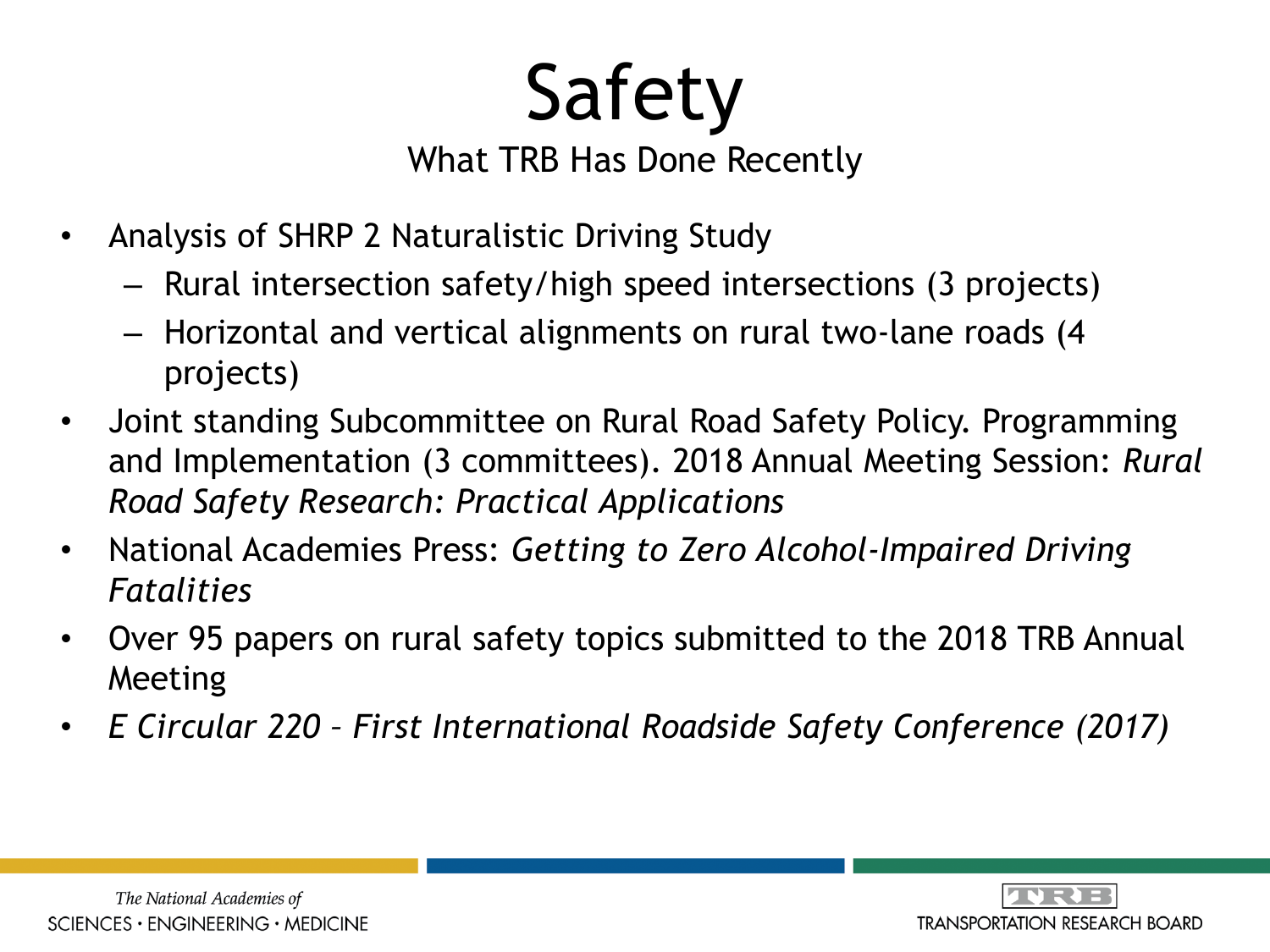## Small and Non-Hub Airports

What TRB has Done Recently

- ACRP 132: The Role of US Airports in the National Economy
- ACRP 142: Effects of Airline Industry Changes on Small and Non-Hub Airports
- ACRP 150: Next Gen A Primer, Volume 5, Application of Next-Gen to Small Airport Planning and Development
- ACRP 1-38: Fair Market Values at Small Airports
- ACRP 4-22: Evaluate Compatibility Zones at General Aviation Airports
- S01-17: Attracting Investment at General Aviation Airports Public Private Partnerships and Leasing
- S01-09: Practices to Develop Effective Stakeholder Relationships at Smaller Airports

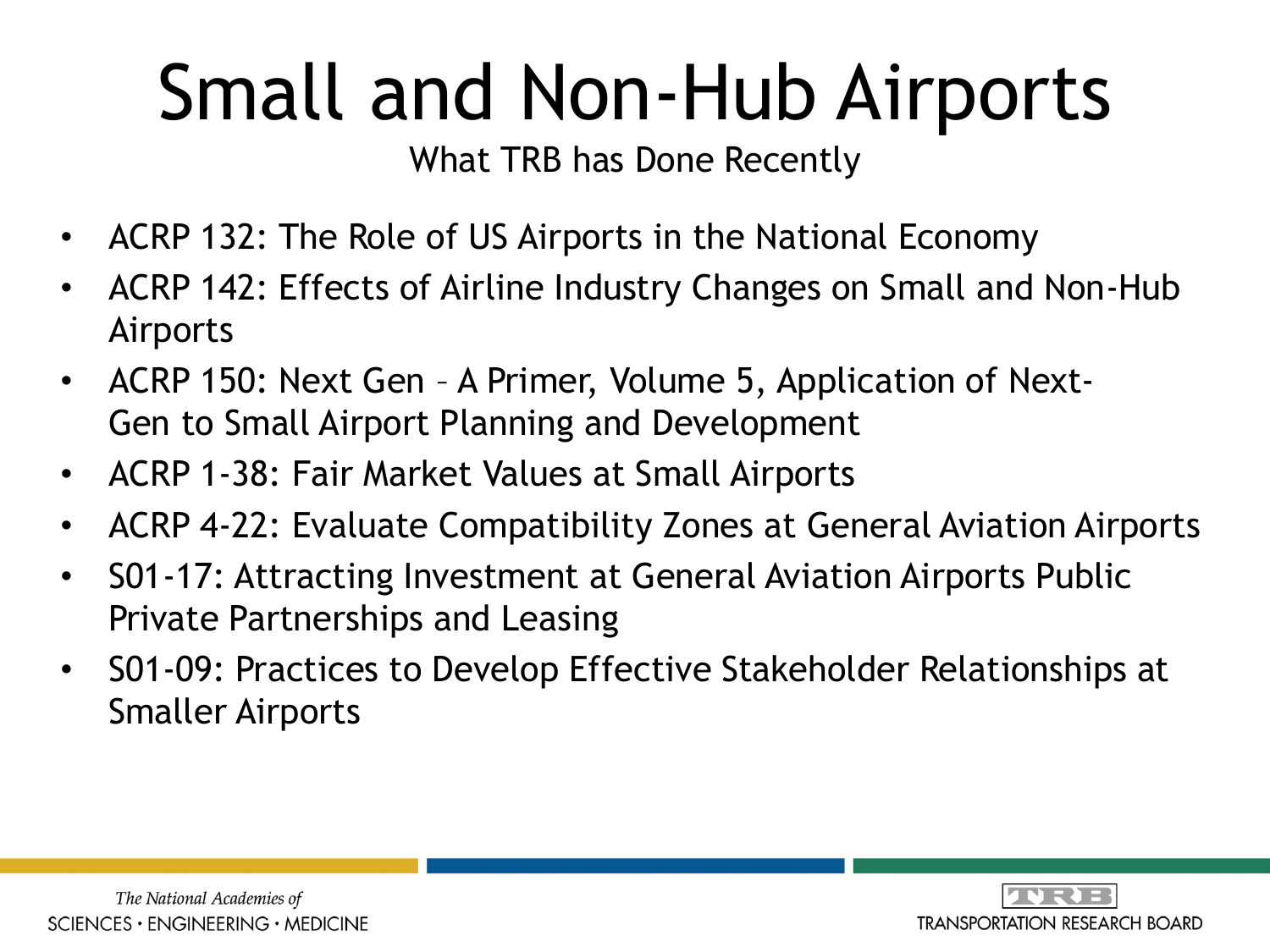## Small and Non-Hub Airports

What TRB has Done Recently continued

- TR News 304, 2016: Tail End of Competition: Decline in Small Commercial Services
- TR News 315, 2018: Air Services to Small Communities in a Deregulated Industry
- **TR News 315, 2018: Impact of Airline Deregulation**